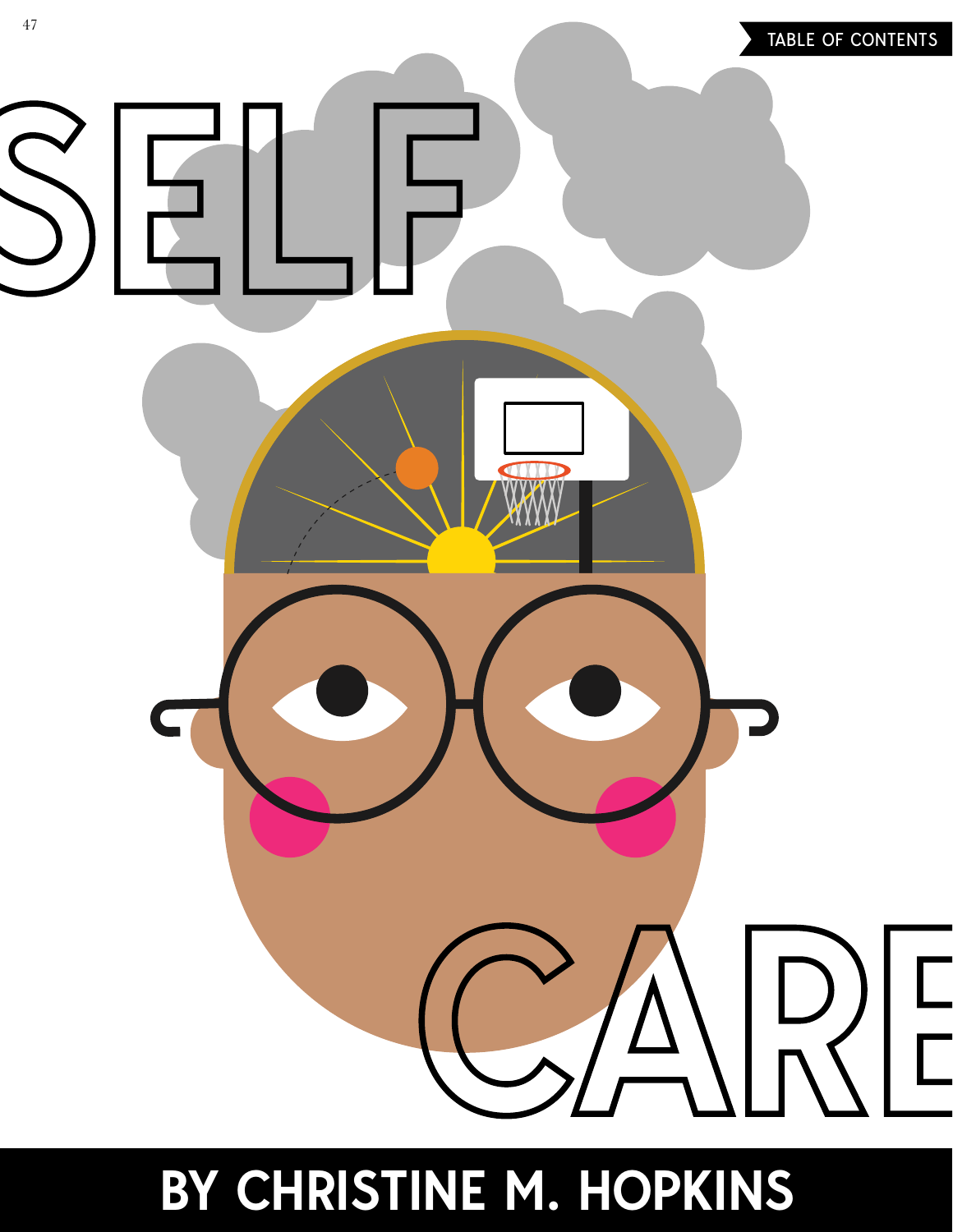I did go on a run, once, before things got really bad. That's what they — doctors, friends, the internet — tell you to do when you're depressed. You need to exercise, they say. You need to sleep more, you need to eat right, you need to pretend as if everything is totally normal.

People went on runs all the time. I'd see them outside my dorm at Gonzaga University, or having just come back from the campus gym across the street. So one weekday morning following one of my first sleepless nights, I dug out my earbuds, loaded some new, upbeat music onto my iPhone, and on a cold November day, put on shorts for the first time since September. I jogged in place at stoplights, I carved out my own little loop north of campus. I even passed other runners in Gonzaga paraphernalia, and we nodded at each other as if we were part of an exclusive club of people who go running at 6:30 in the morning every day.

I got back to my dorm about an hour before class, feeling energized. *If I could do this every day,* I thought, *maybe I'd be able to sleep at night. Maybe I wouldn't have to worry about depression anymore.*

That morning, during an anomaly of a second wind, I felt like doctors, friends and the internet might be right. But the next morning, I woke up still exhausted from the run, as if I were still paying for my choice to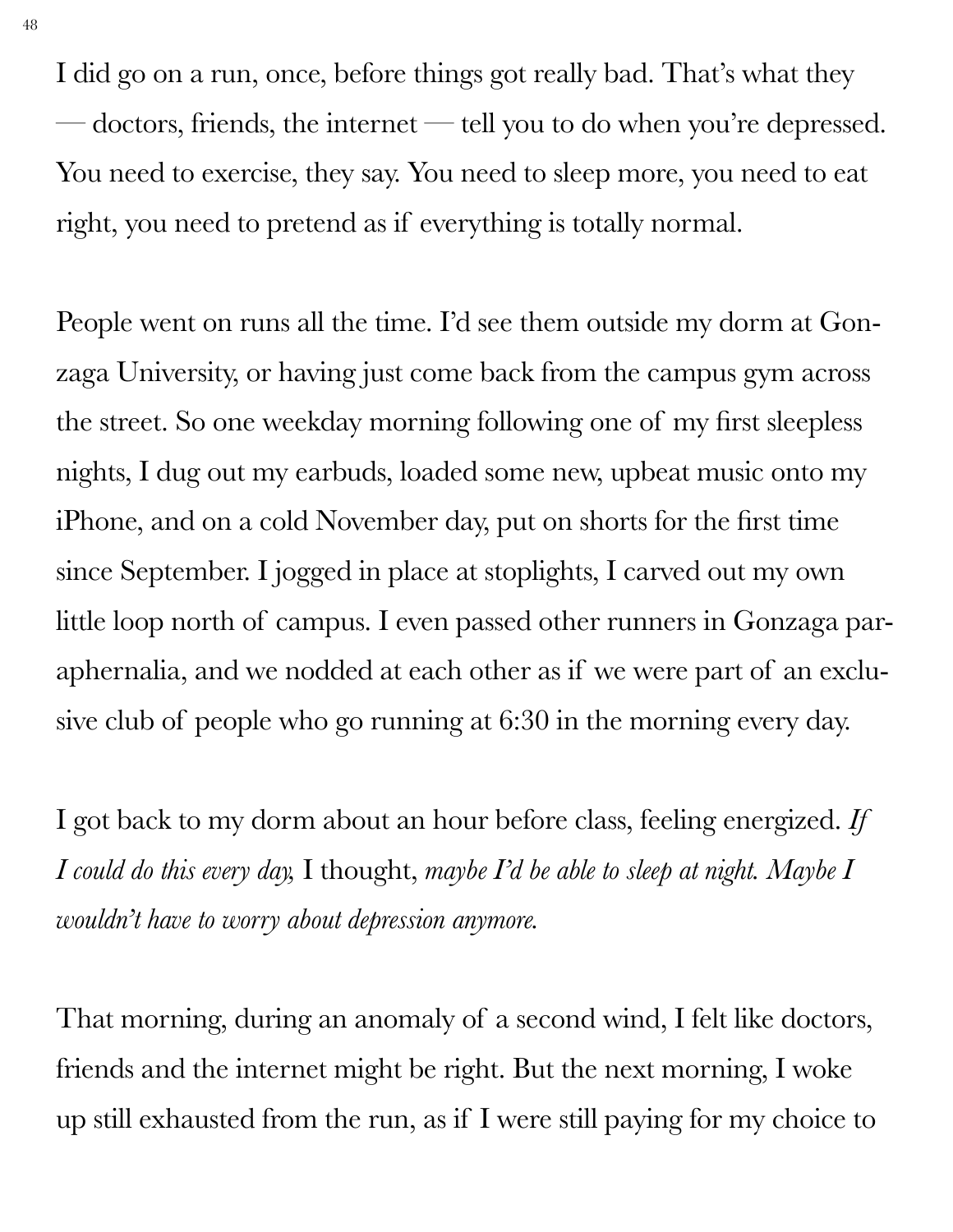try to get well. I ate a cookie for breakfast from a box I'd stashed under my bed, my refuge from the cardboard and plastic city of trash that had accumulated over the past few months across my dorm room foor.

I never went on another run. I exercised, sure, in my short walks to Safeway over the coming months to buy granola bars and energy drinks, anything that could satisfy my hunger and keep me awake without much effort. The dining hall was closer, much closer, but the act of traveling to each meal exhausted me.

As fall turned to spring, and the occasional all-nighter turned into a nearly nocturnal existence, I fell into the pattern. I didn't want to do anything, much less *anything* that would help me. I wanted to subsist on grocery store cookies and pizza delivery and not live between those moments, but lean on them for comfort instead.

Not going to class, eventually, meant not going outside, meant not doing anything at all.

And then, the Gonzaga basketball season started.

#### **\*\*\***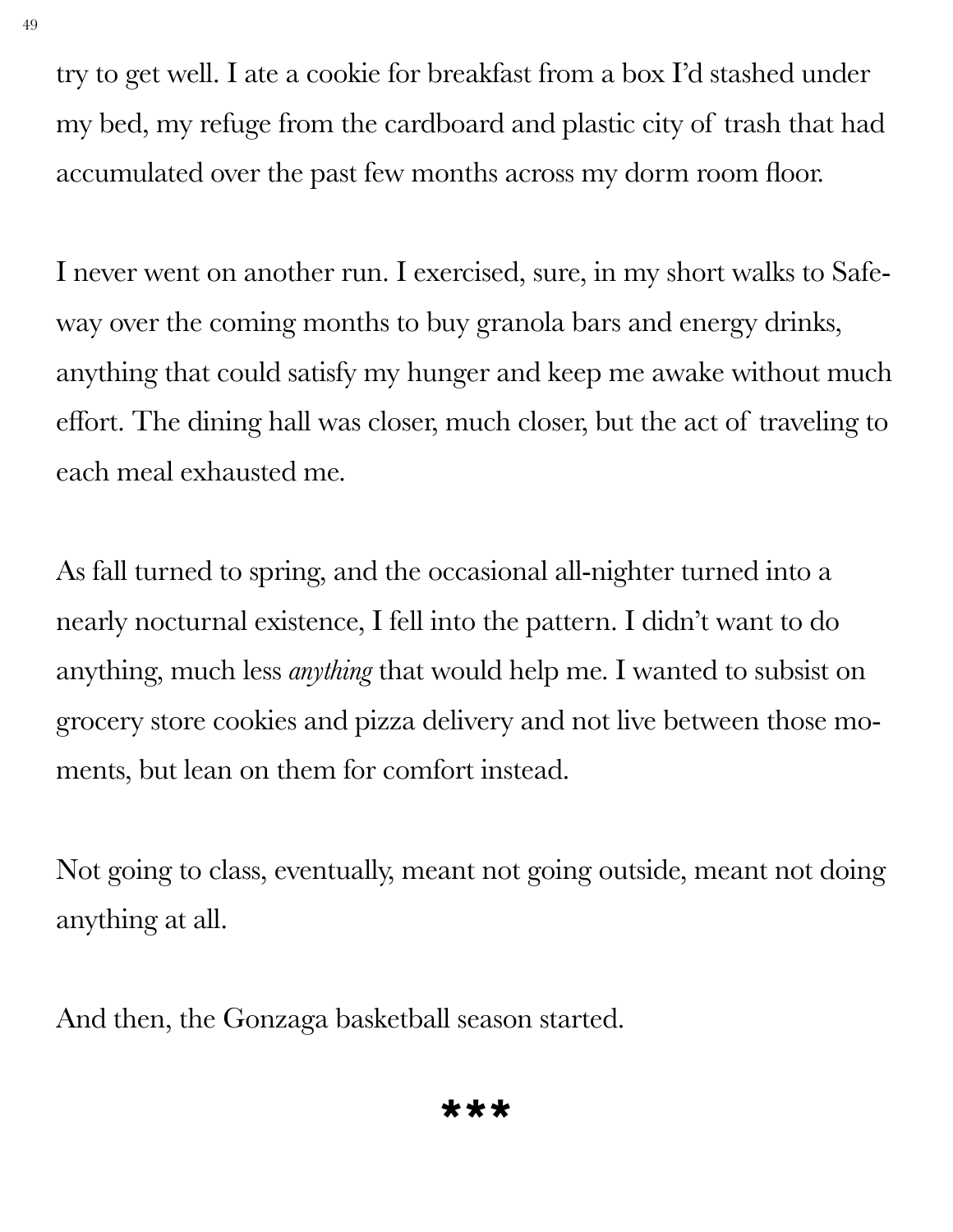For me, and for most people who attend Gonzaga, the name is inextricably tied with the men's basketball team, which everyone expects to see at the top of polls every season. When I joined the Gonzaga Bulldog Band as a freshman, I was excited to get to see the team up close and in-person. I knew Gonzaga was a basketball school — men's *and* women's but the "men's" before "basketball school" was implied, and that was clear from the frst game I saw, a sold-out exhibition thrashing.

I joined the pep band in part because I wanted to keep playing music in college outside the rigors of the wind symphony, but it was also an easy way to get guaranteed seats at (men's) basketball games. Not even students are guaranteed seats — the circus around ticket distribution, which involves lining up outside the McCarthey Athletic Center (or the MAC) in numbered tents for big games, is both a spectacle and an integral part of the Gonzaga experience.

The women's basketball team, for me, was an afterthought. When I learned the pep band would play at both men's and women's games, I thought of it as a bonus — "Oh, cool, I get to see the women's team, too." My first year, the team was a season removed from its first-ever NCAA Tournament appearance. For my freshman year — the 2008- 09 season — the goal was, apparently, the Women's National Invitation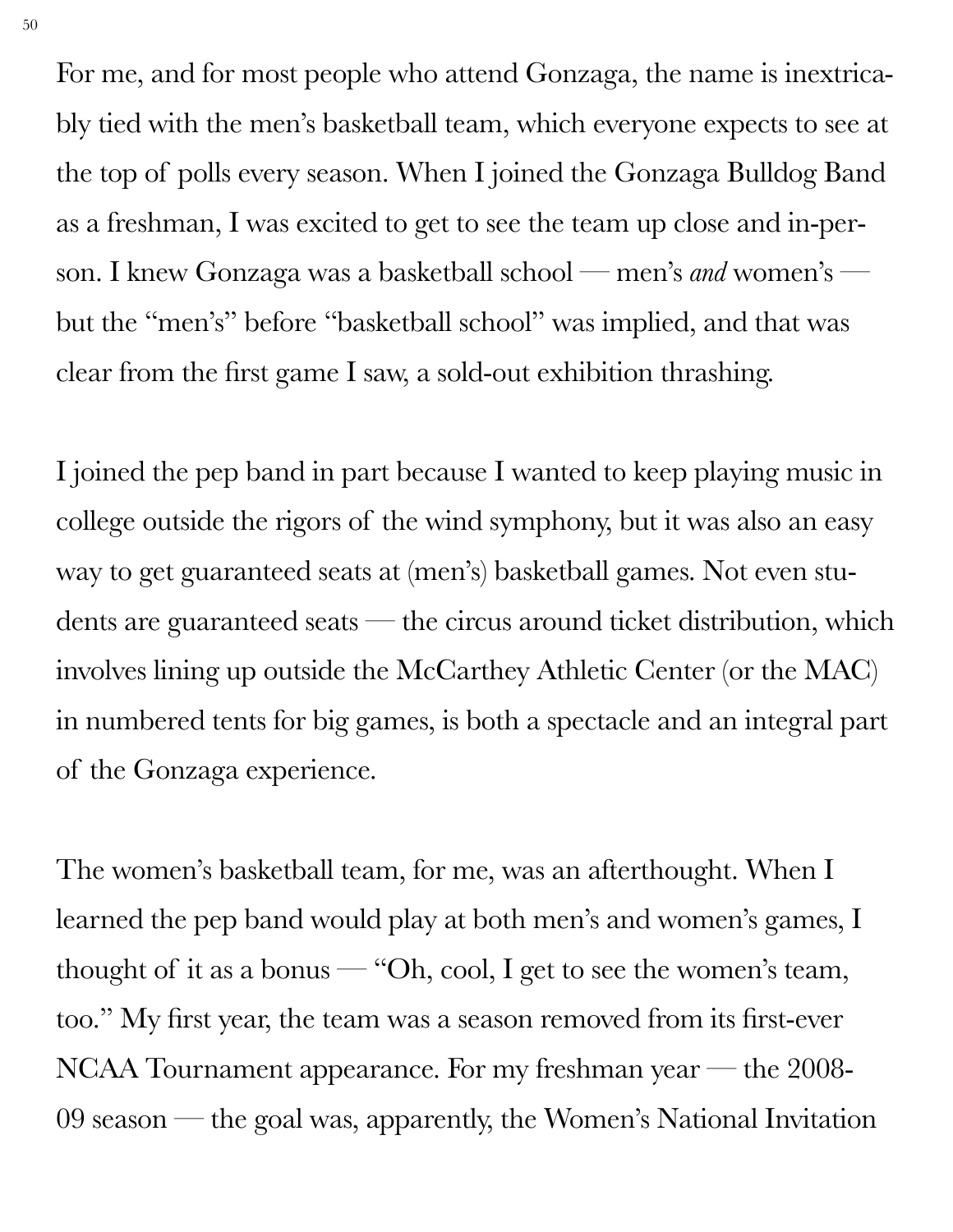<span id="page-4-0"></span>Tournament.

"Hey, you might not even have to travel if you're in the women's band," our director joked during one of our frst rehearsals that fall, referring to the fact that a good seed in the WNIT guarantees at least one home game. "You'll get to keep going to class and everything! Won't that be great?" Everyone groaned.

And then, the day after the first men's game, we assembled for our first women's game.



The exhibition win against Division III Whitman College was expected. My falling deeply in love with the team was not. With the pregame introduction of senior Jami Schaefer one of my bandmates remarked, "Ooh,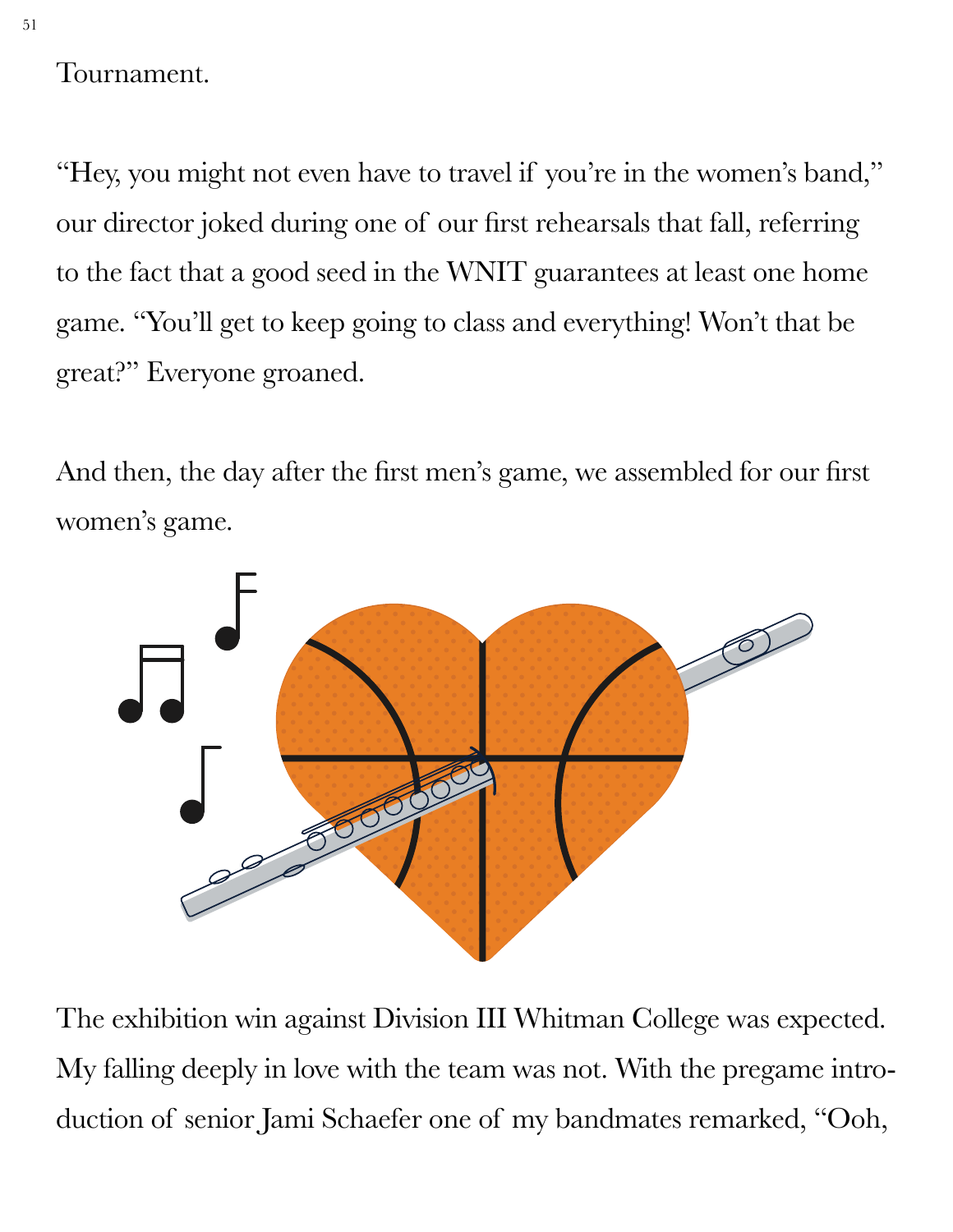someone got *married!"* Another shared the story of how the former Jami Bjorklund and her husband, Drew, met in high school. I was amazed to discover that people not only got into the women's games with the same intensity as the men's, but knew about the players' personal lives, too.

Soon enough, women's games were my go-to destination. They had a friendlier atmosphere than the men's games without dulling any edge of competitiveness. The fandom wasn't driven by years of national success, so it felt like all of us were building something new together.

Future NCAA and WNBA recordholder Courtney Vandersloot, then a sophomore, had established herself as a force. During one game that season, she was fouled hard while driving to the basket — something she did a lot despite being just 5'8'' — and when she didn't immediately get up, the arena went silent. In such an intimate space, 2,400 people losing their voices all at once is eerie. A few moments later, Vandersloot waved off the trainer and went to the free throw line where she sank both shots. She was already the engine of the team.

"You should try a women's game next," I told my roommate after she'd attended her first men's game. "Way more low-key. No waiting in line for tickets. The band are, like, the only students there. And the team is just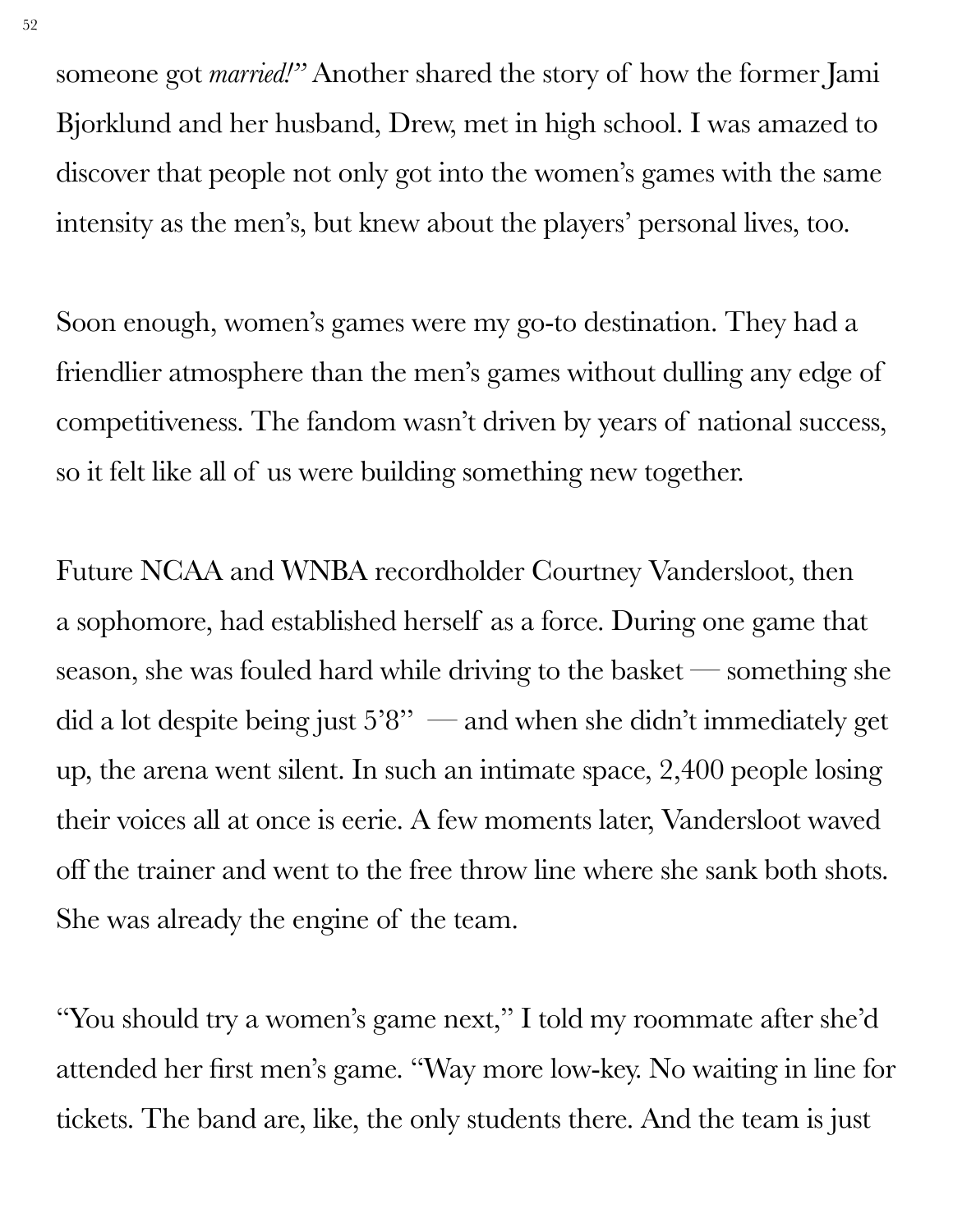as good." My fandom morphed into stringent feminist advocacy, and though not many people took me up on my invitation, I still felt more empowered for suggesting it.

Basketball was my first official Gonzaga activity when I returned to campus a day early from winter break to play at the men's WCC opener. Before tipoff, my bandmates and I tried our best to follow the women's away game.

When the academic side of spring semester hit, I started missing classes, staying in bed all day. Basketball became less of a fun activity and more a means of survival — the one thing keeping me tied to the world outside my own head.

I'd ruled out running after that November day, but the trek across the street to the McCarthey Athletic Center? I could handle that.

I'd ruled out going to many of my classes, but being around other people on a regular schedule at basketball games? Obviously worth it.

I'd ruled out doing much of anything besides lying down in bed, but jumping up and down to "Zombie Nation," clapping vigorously for a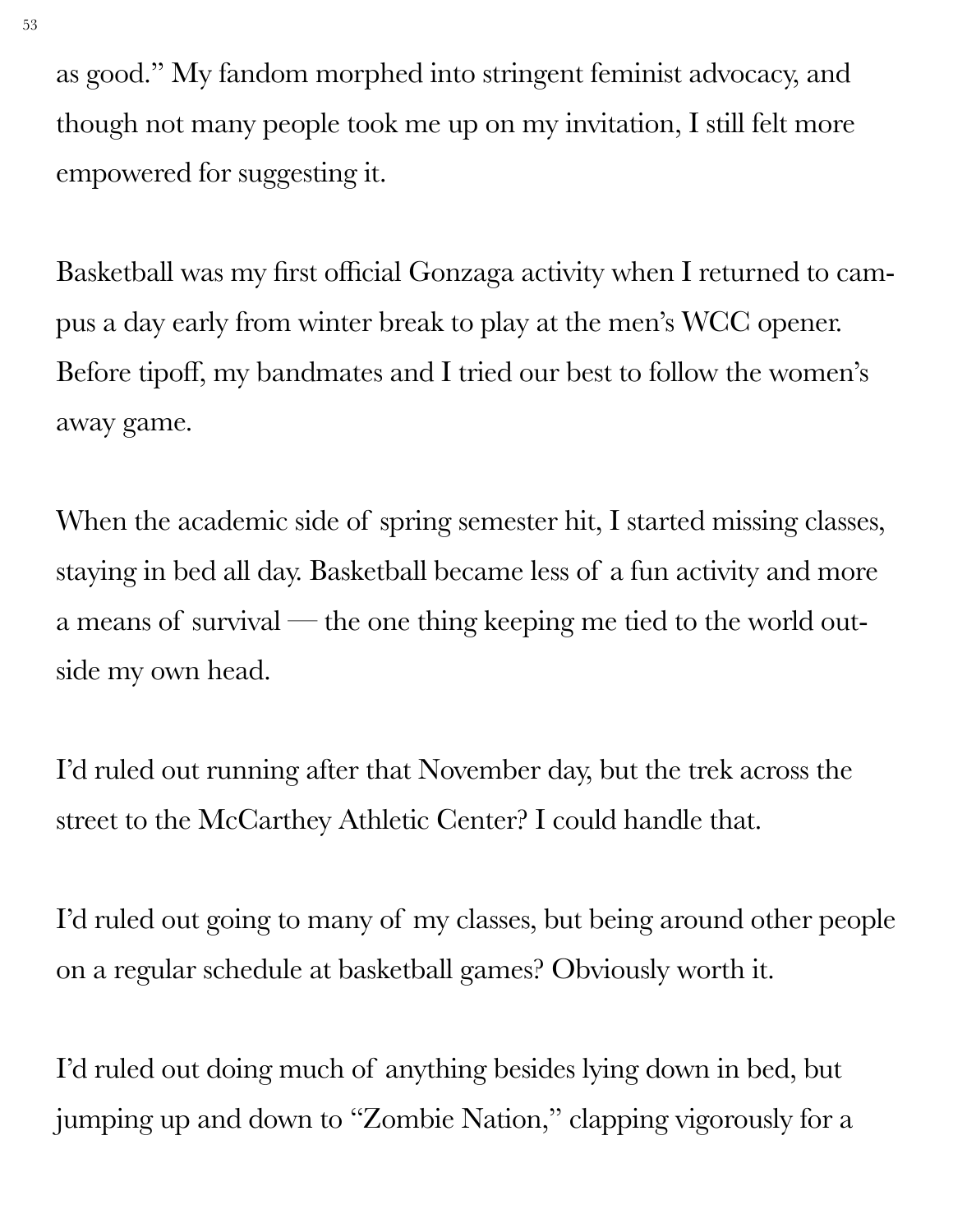Vandersloot 3-pointer or a Vivian Frieson double-double, then laughing and waving as Frieson ran over to pretend to direct the band? Obviously, *obviously* worth it.

Going to these games wasn't just about being part of the pep band anymore, but feeling like a valued yet sly part of the Gonzaga community. You know the inside info you learn once you're on campus, the list of things to do before you graduate that one couldn't get from reading a brochure or looking at the website? That's what women's basketball games were to me. I felt like I'd earned my place as a Zag by steeping myself in this lesser-known universe.

Attending these games gave me purpose when I didn't feel like I had much, especially as I struggled with the "student" part of college. The fact that I could perform some much-needed self-care — briefy going outside, being around people, getting some cardio for a couple of hours, sticking to a schedule — without expending the impossible effort of taking a walk or intentionally making social plans, was my salvation.

But when the NCAA Tournament rolled around, I had to reckon with my waning academics. I made the cut to travel to Portland with the men's tournament band, but by then I knew I couldn't attend either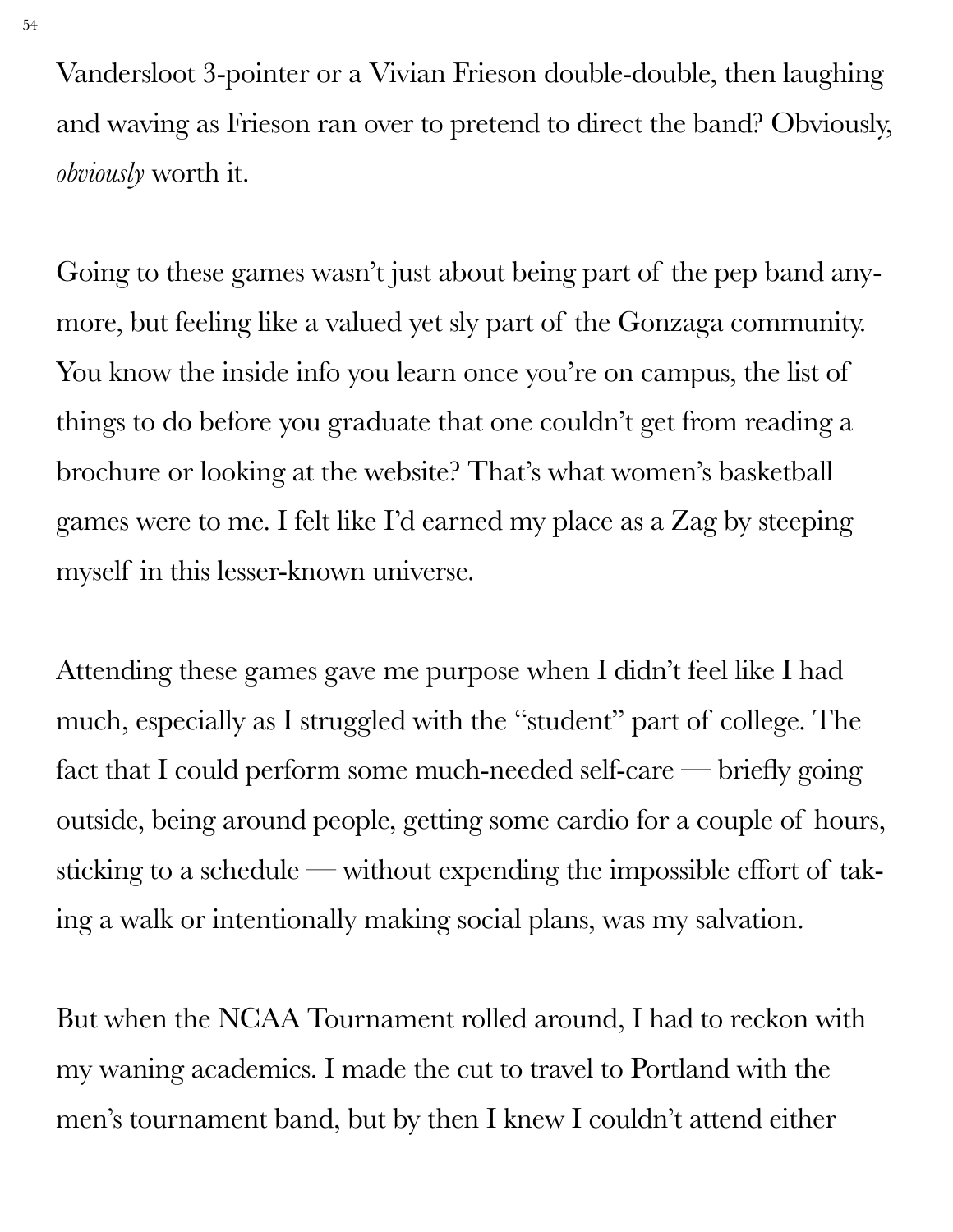tournament without missing more class and exceeding my limit of unexcused absences. Minutes after receiving the email with the travel assignments, I emailed my director and delivered the news.

The first game of the women's tournament was against Xavier in Seattle, just four hours from Spokane. I had just gotten a TV in my dorm room that semester, so at least tuning in to a basketball game by myself felt natural.

When the Zags, on the wrong end of a No. 5 vs. No. 12 seed matchup, entered halftime with a three-point lead, I worried that they had used up their luck. They were playing just across the state in front of a heavily pro-Gonzaga contingent, but they'd never before won an NCAA Tournament game.

Enter Vandersloot, enter Frieson, enter Heather Bowman, an impactful junior who was inducted into the West Coast Conference Hall of Honor last year. Each scored in double figures in the second half, thanks in major part to their free throw shooting as Xavier piled up fouls. The Zags blew the Musketeers out of the water in the second half, winning 74-59.

Even from my bed, watching the women's basketball team notch their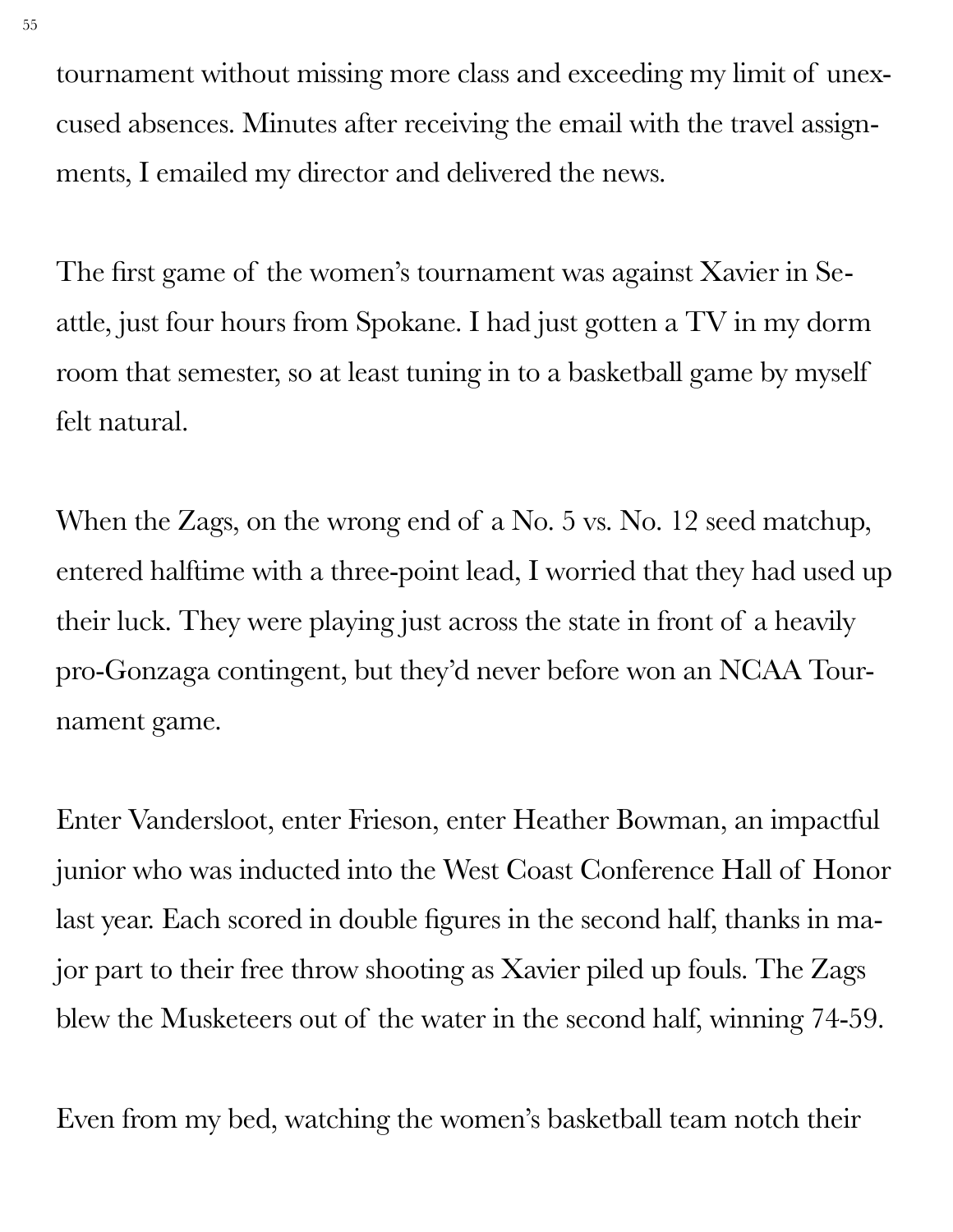first-ever NCAA Tournament win made me feel secure, like I had found something I could give all of myself to. Putting myself out there physically, emotionally and mentally, watching the team succeed and celebrating right along with them, felt worth it. At nearly 10 p.m., I pulled out some homework, suddenly motivated by the team's success. If they could pull off this win, surely I could salvage my semester.

#### **\*\*\***

I can't blame the lack of basketball for the sharp decline of my mental health that April; basketball kept me afloat longer than my chemically imbalanced brain had intended. But when the season ended, I no longer had anything to do.

I met with a classmate several times to put together a presentation for our poetry course, but I woke up an hour into the class when we were slotted to present. I reached out to my psychology professor and let her know what I'd been going through. She went above and beyond to accommodate me so I could keep up, even as I missed her class more and more. I stopped going to my philosophy class, which I had always disliked. I withdrew from three of my 18 credits, hoping that a small amount of relief would fx something — anything.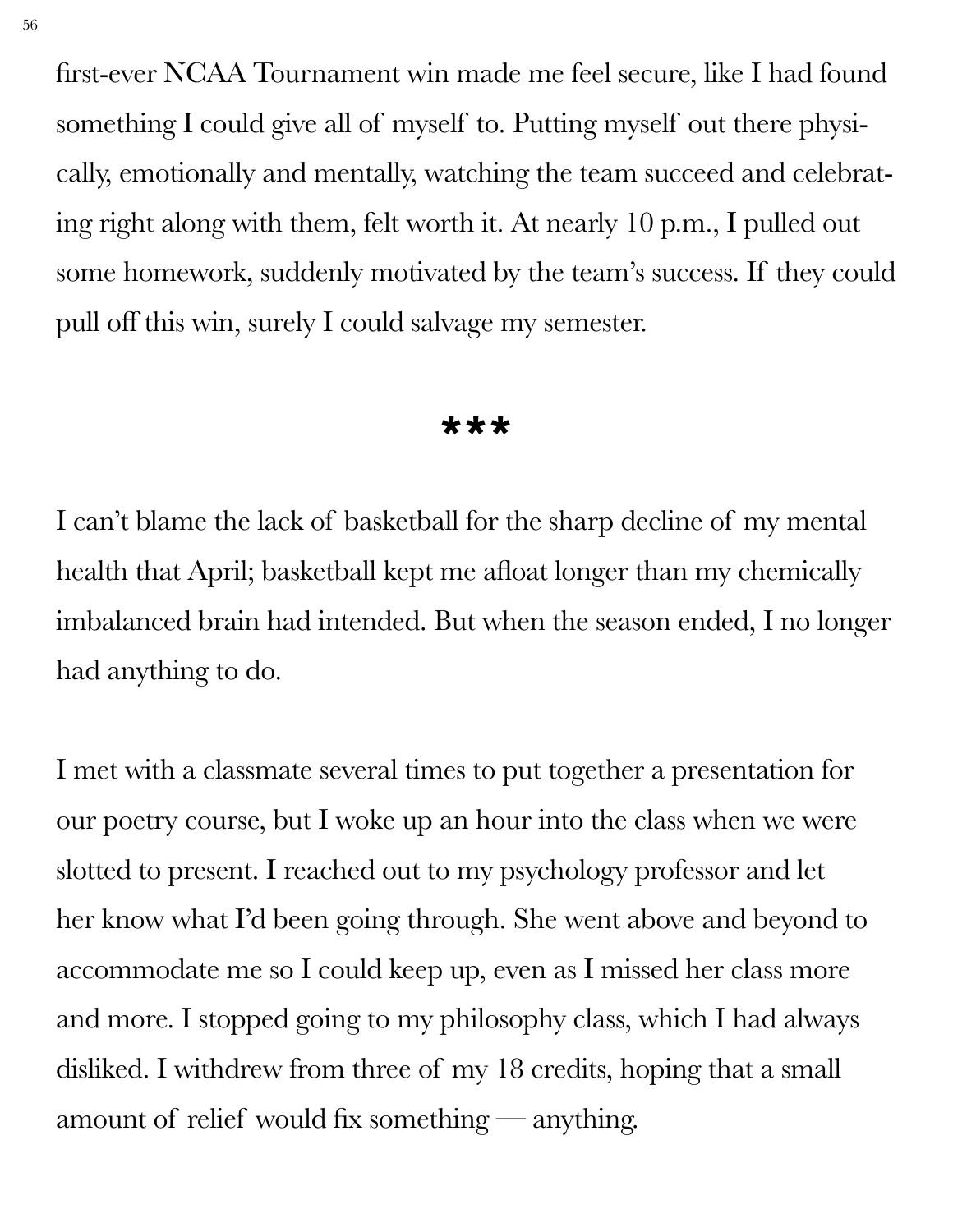On the last Sunday night of April, I was messaging a friend back home who was intimately familiar with my mental health, and who had been there for my first panic attacks. But sometimes, and especially as my condition worsened, having such a supportive friend in my life felt stifing. Every new goal they encouraged me to accomplish, like seeing a therapist or going on medication, felt unreachable, and my guilt compounded each time they checked in with me.

I became hostile during the conversation and tried to push them away, finally logging off after sending a message along the lines of, "This isn't worth it anymore." The "*this*" was intentionally ambiguous — this friendship? my life? — but I didn't care.

In fact, I couldn't care, because "This isn't worth it anymore" so easily left my mind once the anxiety attack began. I went from my desk to my bed and curled up in the fetal position, hyperventilating and shaking as every detail of the room closed in on me. The light was on, but it was so bright I had to close my eyes. Every time my bed creaked, the sound was like a gunshot, and I shook more. I felt like I was writhing on sandpaper as I lay on my blankets and pillows. My roommate was just across the room on her own bed, and I fnally called out to her.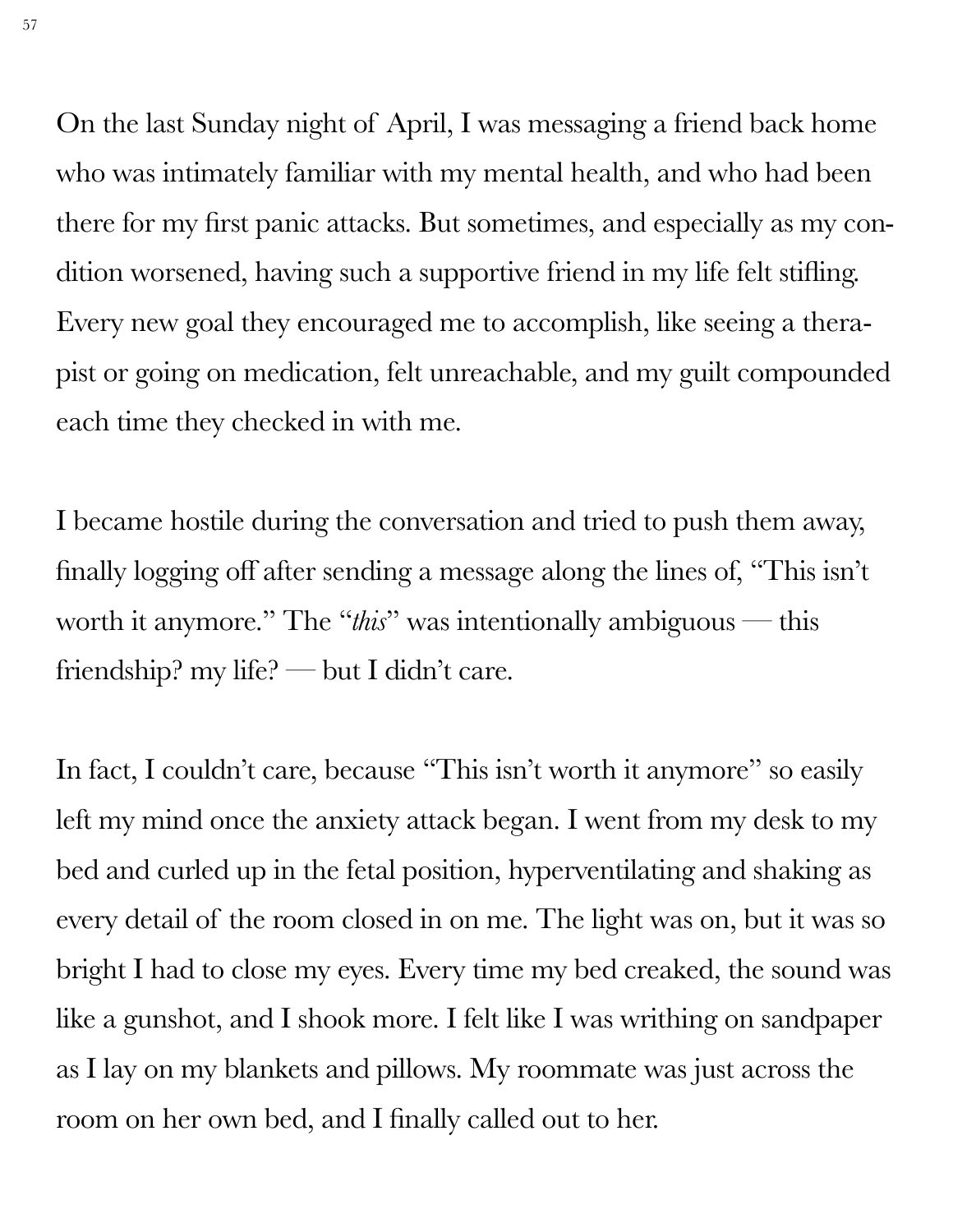"I'm having a panic attack," I gasped. "I need help."

The next moments went by quickly. I later learned that my roommate frst called the suicide hotline, who put her on hold, and then tried the friend I'd just been messaging with, who couldn't help because they were panicking at the last message I sent. Finally, my roommate called 911. Campus security and paramedics crammed into our small room, bombarding my brain with new stimuli, with strangers. Someone asked if I had shoes, and my roommate retrieved them for me. Somehow I sat up and put them on, and somehow I walked out of the room and down the concrete stairs, where a gurney was waiting. I was wheeled out of my dorm, breathing heavily into an oxygen mask, and I shut my eyes tightly so I wouldn't know how many people were watching.

Three hours at the hospital and lots of IV lorazepam later, the panic attack subsided. I learned I had the option to voluntarily admit myself to the psychiatric ward, and I took it. For a week, I adjusted to new medications, met with all kinds of psychiatric professionals and therapists, and rued that I could so clearly see Gonzaga's campus from my room window. When I returned to campus, I medically withdrew from all my classes except two, the ones I deemed salvageable, but fnished below the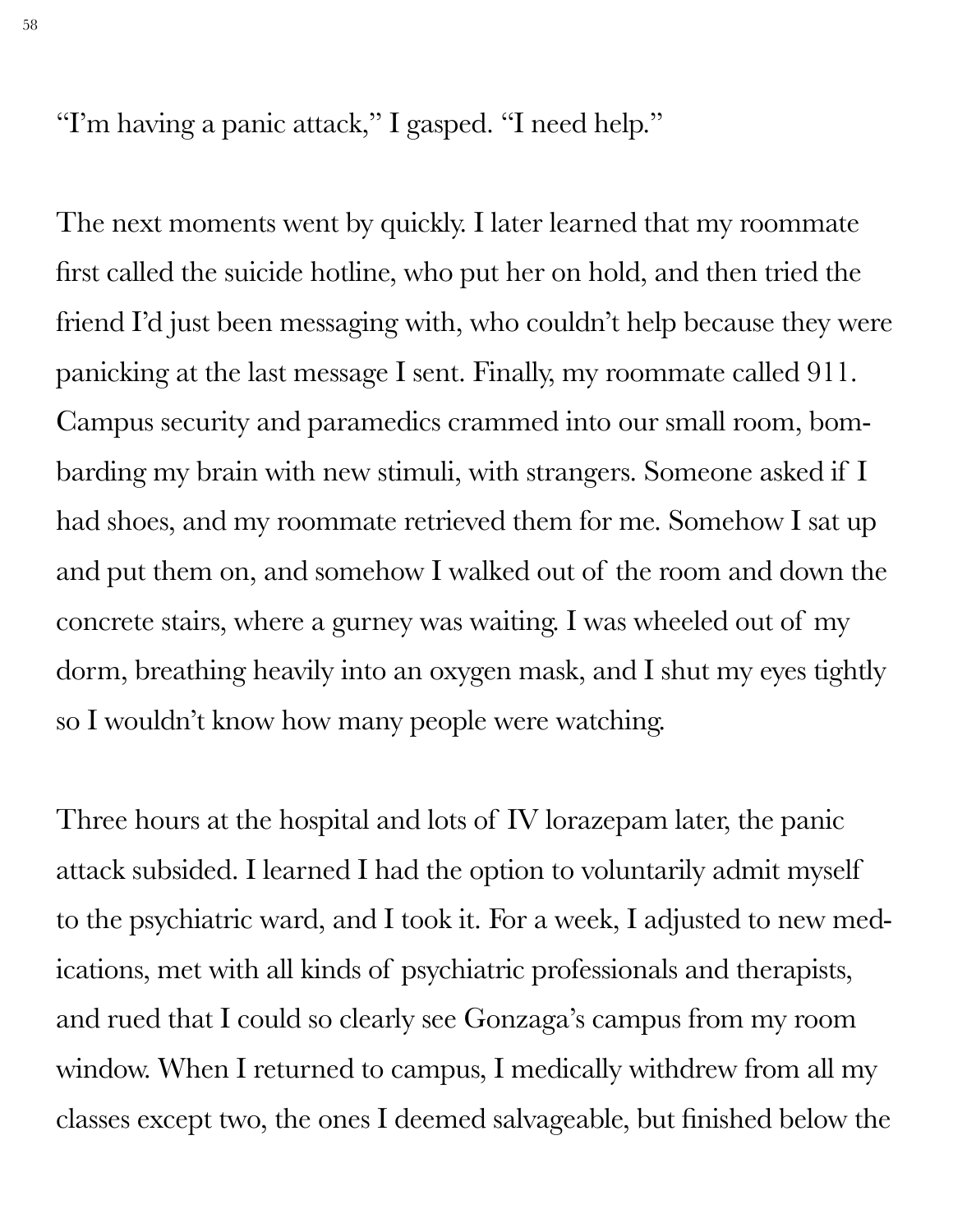credit threshold and was put on academic probation the following fall semester. I found a psychiatrist back home that summer, and we worked together to ensure I was ready to return to school.

Even as I was tossed into the tumults of a new semester, new roommates, a new residence hall, and new classes, the frst pep band rehearsals of the year centered me. The first women's basketball games, where now I was the one who knew the players' stories and what they were playing for that season, gave me mooring. I was assigned a case manager through the Student Life office to address the way my mental health intersected with my education and living situation. My case manager made me sign a behavioral contract that essentially said I wouldn't try to kill myself, something I'd never tried before.

Basketball stuck by me even as one of my medications failed, leading to a late-night trip to the hospital in October. Another medication failure soon after brought campus security to my door in the middle of the night, my terrifed and sleepy suitemates watching from their rooms as I writhed on the floor crying, seeing things that weren't there. My case manager informed me these instances violated the behavioral contract. As I sobbed in her office, trying to make her understand that adjusting poorly to psychiatric medication wasn't my fault, she informed me there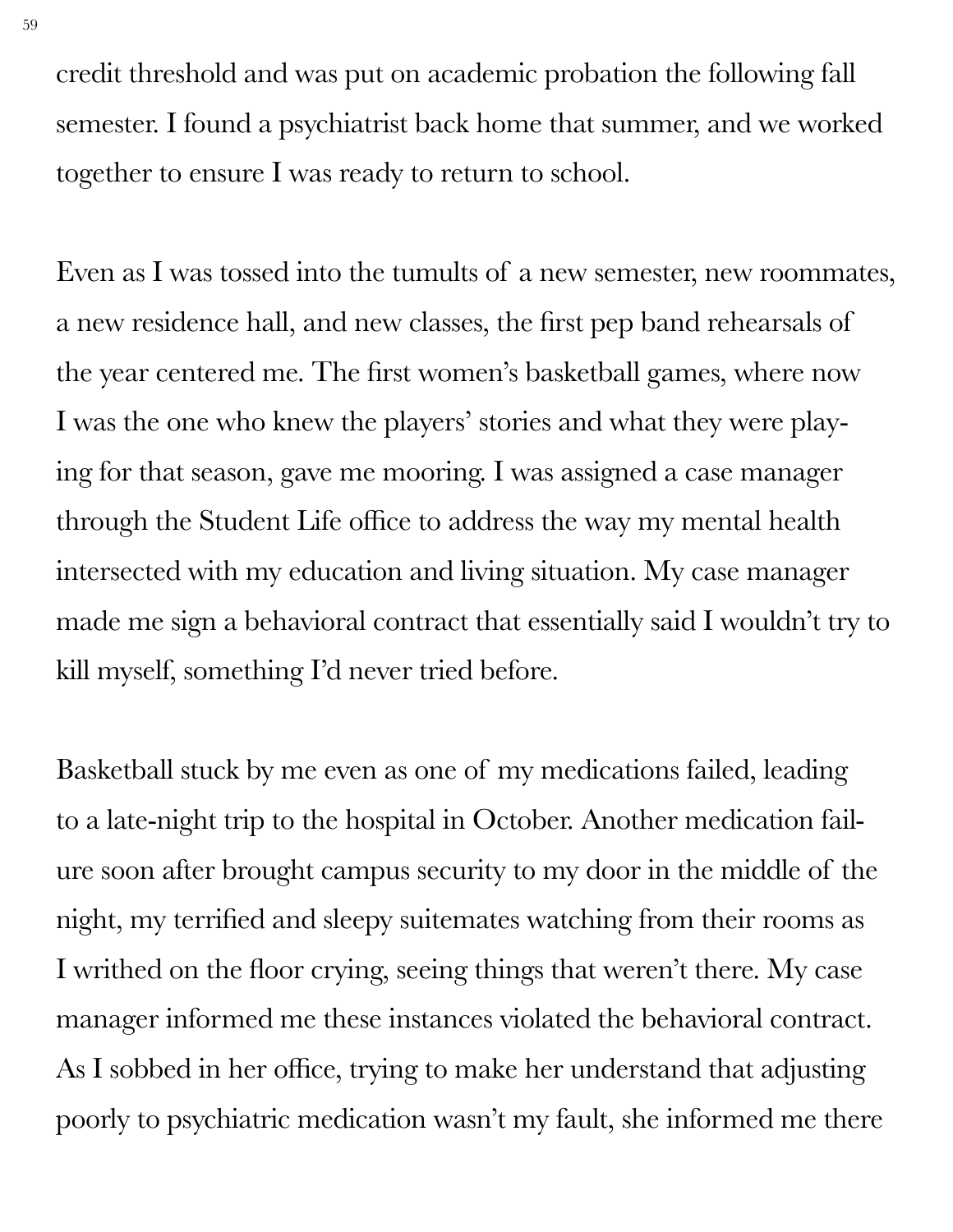was a good chance I wouldn't be allowed to live on campus anymore  $\cdot$ "for the safety of myself and others," she said.

It became clear despite my mental health breakdowns that Gonzaga wasn't the right fit. I had already applied to transfer to the University of Iowa for the following year. But I received word from Gonzaga's Student Life office that my on-campus living privileges were disallowed for my sophomore spring, despite an emphatically worded letter from my psychiatrist saying I was not a danger to myself nor others. I had nowhere to go except home, back to the Bay Area, for an entire semester.

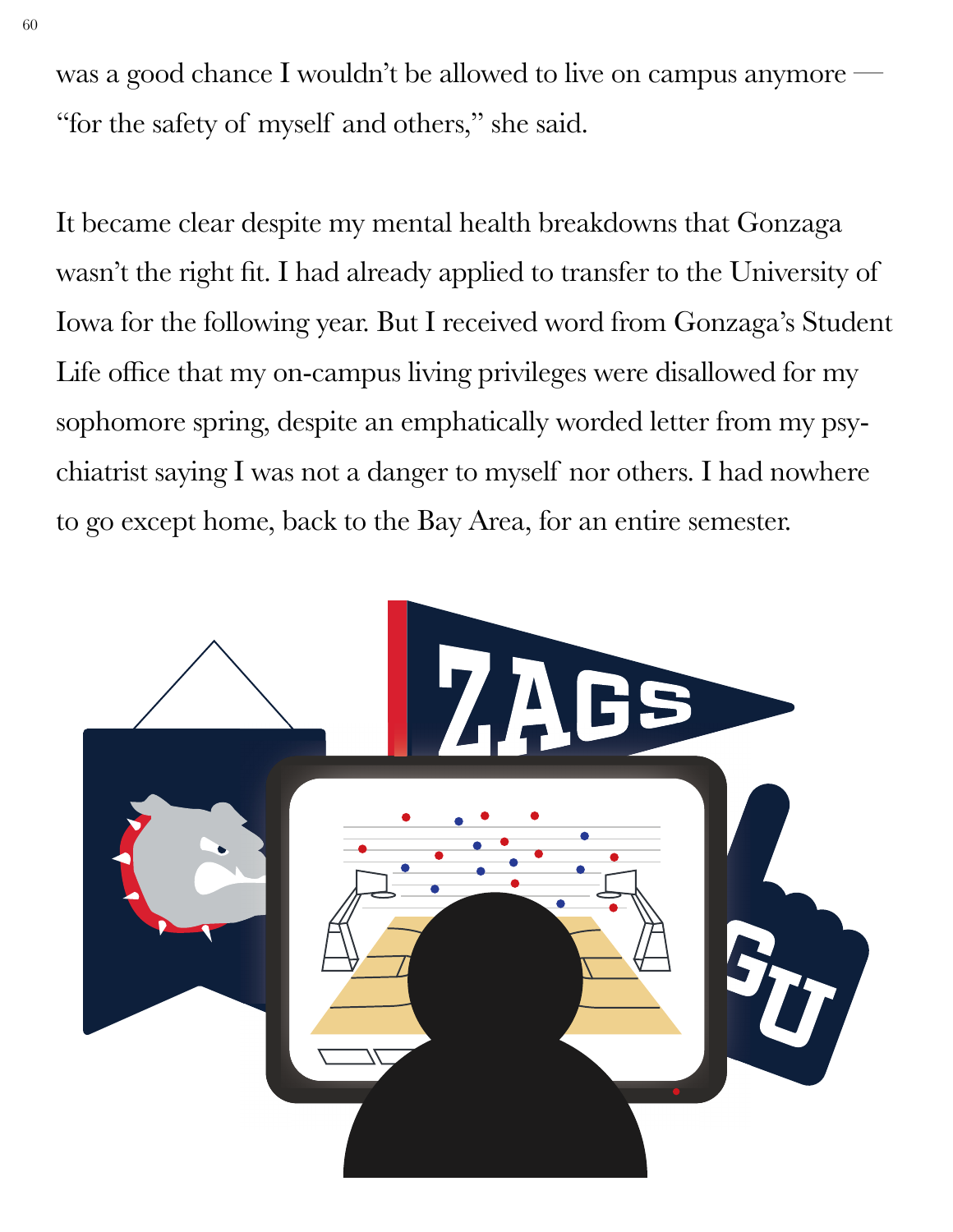Those first few weeks, I followed Gonzaga games from my childhood bedroom. I missed being in pep band, of course, but what I missed more was women's basketball.

Thank goodness the Zags play in the WCC. The Bay Area is home to three of Gonzaga's conference rivals: Saint Mary's, San Francisco and Santa Clara. I looked at the schedule with new eyes. Suddenly, so many away games were within driving distance, and that was as good as it was going to get for me.

In mid-February, my dad and I drove to Moraga, California, to see the Zags take on Saint Mary's. Vandersloot, Frieson and the rest were in my backyard, as if they'd come to play just for me. Gonzaga fans travel well, so I was surrounded by plenty of them, even though there were probably only a few hundred people total inside McKeon Pavilion. I rambled on for several minutes to my dad about how small the Saint Mary's pep band was, and how they did things diferently.

Gonzaga won 88-75. Then when I traveled to San Francisco with my mom to see them a few weeks later, they won again, 83-35. We watched from courtside, under-the-basket seats that I'd purchased to get as close to the action as possible. The arena staff initially tried to make us move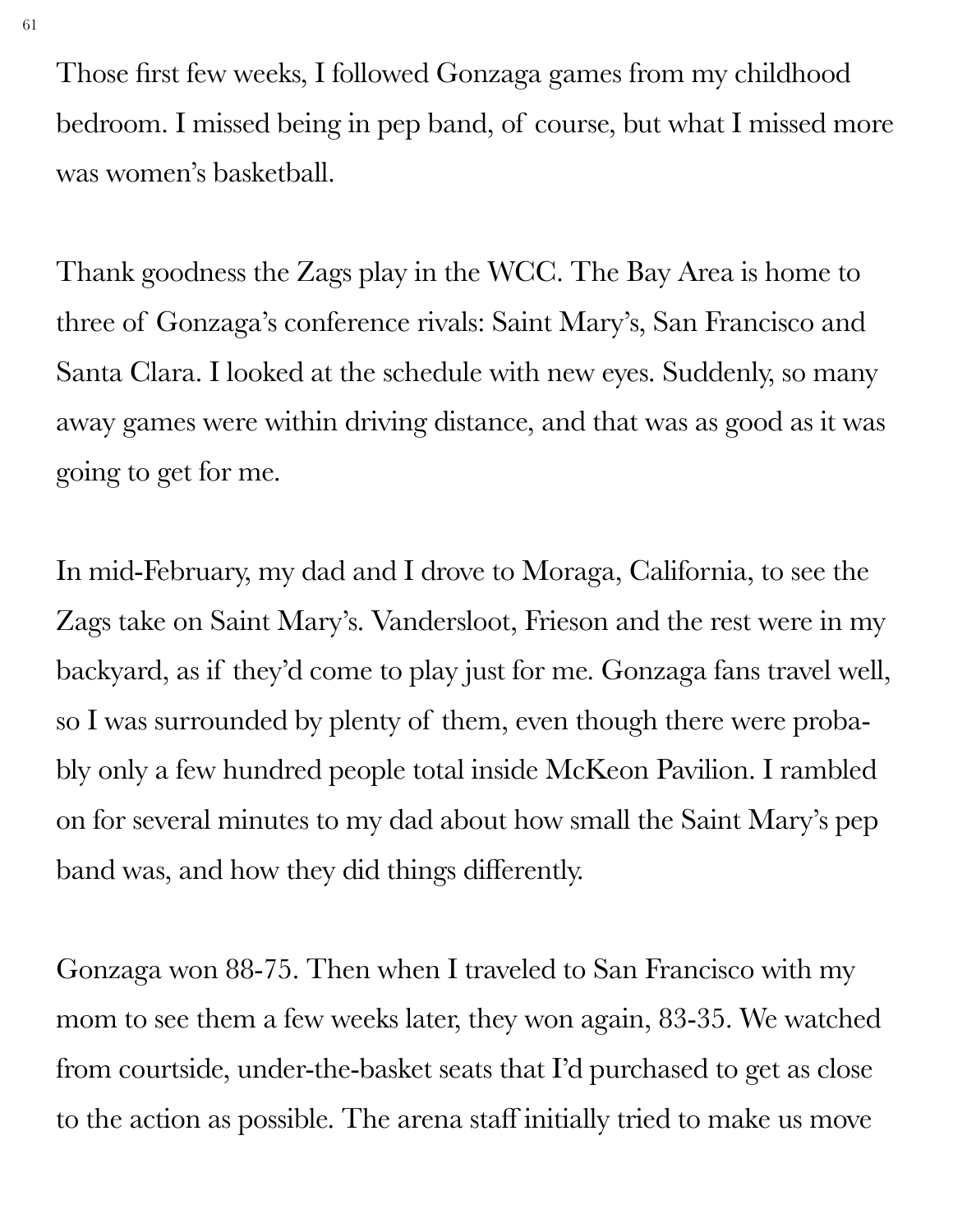because no one ever buys those seats for women's games, they said. I could hear then-head coach Kelly Graves talking to the team better than I ever could in Spokane.

My team won, twice, and I was there. They made their first Sweet Sixteen that spring, and in a small way, I got to be a part of it.

Even after I moved to Iowa City in August, I still couldn't escape the women's basketball team if I tried. Because who else should be Iowa's opponent in the first round of the 2011 NCAA Tournament but Gonzaga?

I watched with two friends in their apartment, all of us transfer students with no immediate allegiance to Iowa except academics. I dove right into describing players, explaining why the game was being played in Spokane when Gonzaga was the weaker seed (the playing sites were pre-selected back then), and why a win would be momentous for the team.

But my nervous rambling really served one purpose: I was trying to convince *myself* that a win was possible.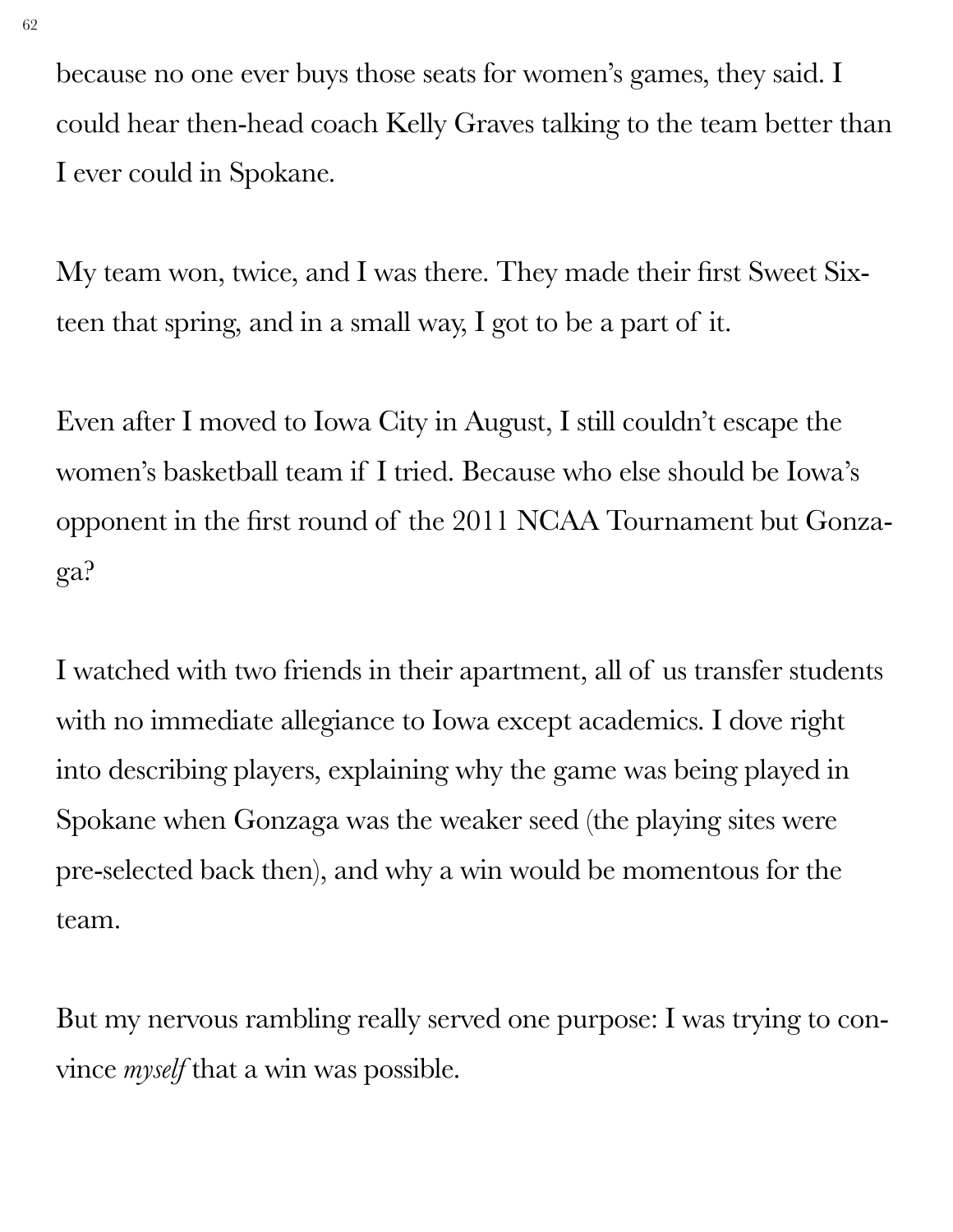I needn't have worried. The Zags took care of the Hawkeyes on their home floor, and then defeated UCLA to make their second straight Sweet 16, held at Spokane Arena. A win against Louisville put them into the Elite 8 against Stanford, who they'd lost to by just six points in November. The Cardinal won the rubber match, too, but Gonzaga's run to the precipice of the Final Four was nonetheless historic.

I couldn't have asked for a better transition to my new life, far from Gonzaga, far from the West Coast.

### **\*\*\***

I was still living in Iowa when Gonzaga released its nonconference schedule in the fall of 2018. One game in particular stuck out: a matchup at Missouri State. Google Maps informed me this was a short (by Midwest standards) fve-hour drive, and I knew I had to go.

I hadn't seen the women's team in person since it visited the Bay Area in 2010. Several classes of players had joined and left the program, women I'd never gotten to see for myself except from my laptop screen or TV.

I bought a ticket and went as a fan, hoping the game would somewhat resemble the experience that I was trying to recapture from almost a decade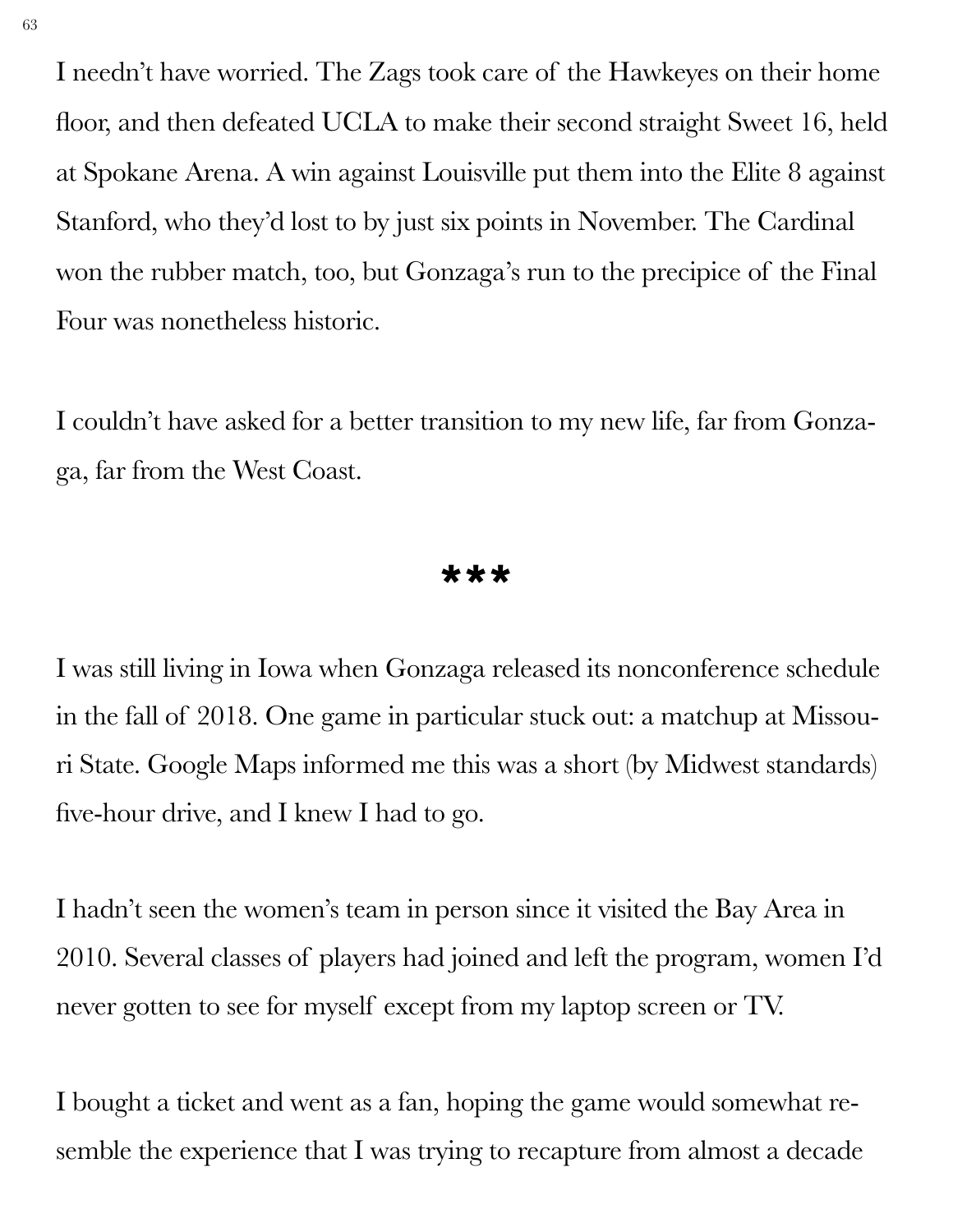past, but mentally preparing myself in case it didn't. The moment I walked into JQH Arena in Springfield, Missouri, I ran into a man in a Gonzaga hoodie who promptly saw my own Gonzaga shirt, waved, and showed me to his group. I wasn't sure why I had worried at all.

Of course, I've kept up with Gonzaga women's basketball and watched as many games as I could over the last decade-plus. This fervent ritual — part fandom, part expanding my basketball knowledge — led to my frst gigs writing about women's basketball. My intimate familiarity with and passion for a team that isn't covered much turned into work. My advocacy for women's basketball at Gonzaga, trying to get people to attend women's games, felt legitimized.

It was surreal seeing Lisa Fortier, an assistant to Graves when I was a student, in Springfield, now the head coach of the team. It was surreal seeing anything referring to Gonzaga, much less on the clothing of the fans around me, much less emblazoned on the front of women's basketball jerseys mere feet from where I sat.

When Gonzaga went into halftime with an 11-point lead over Missouri State, whose record at the time was 1-6, it felt like the WCC games of old, when the Zags blew away their competition and moved on to bigger things. But the Lady Bears came back, cutting the lead to single digits on their first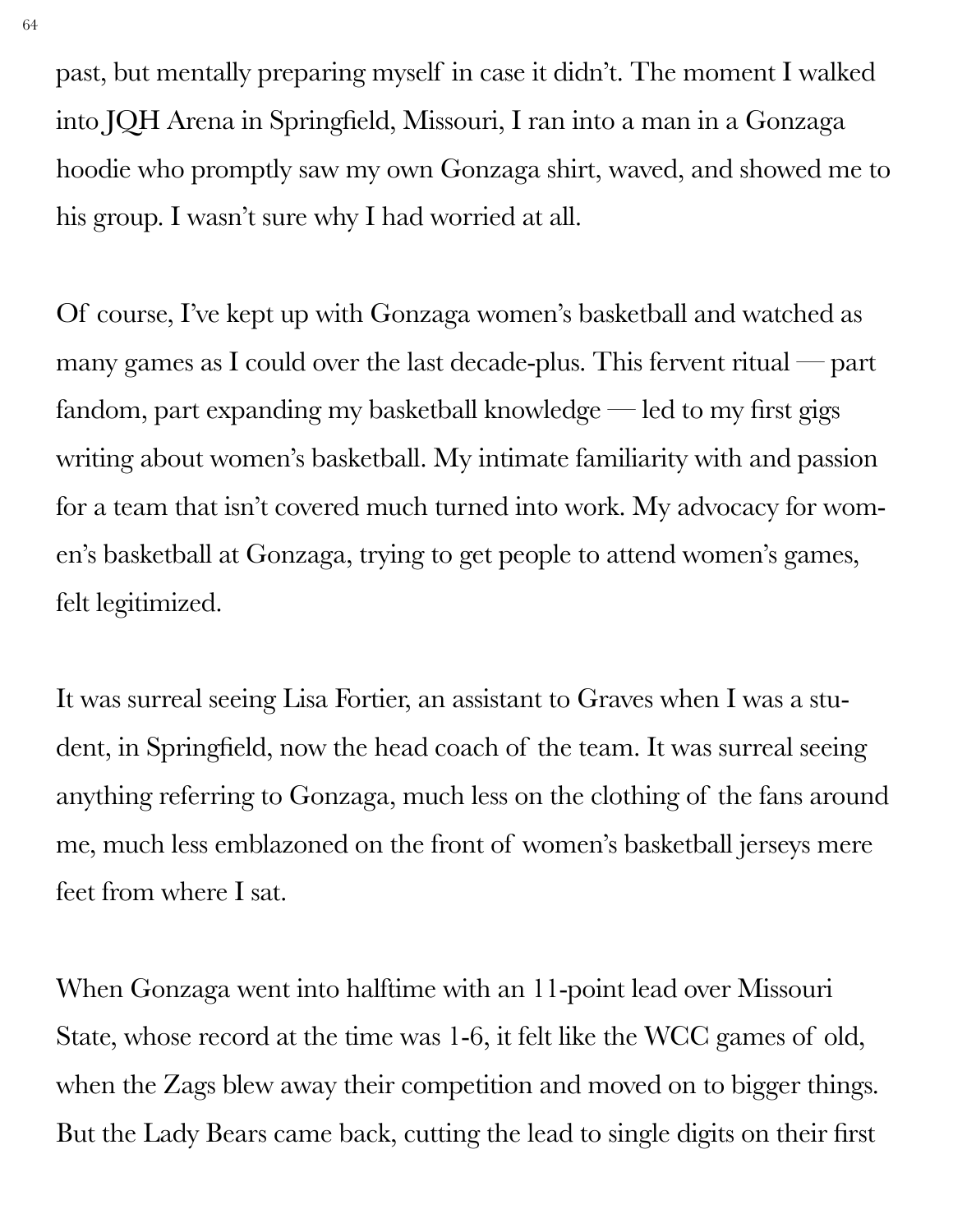possession of the third quarter, and eventually pulling to within three points as Gonzaga point guard Jessie Loera went to the line with three seconds to play. She could have iced the game then, but missed both free throws. Mercifully, Jill Townsend pulled down an offensive rebound on the second miss and restored balance in our section — efectively, the game was over.

As I walked out of the arena to make the five-hour trek home, I realized that even if Gonzaga had lost, I would have been happy just seeing them in person again. I felt like a part of me that had been dormant for eight years had been reawakened, a corner of my mental health I never thought I'd access again suddenly dusted off. Rather than feeling exhausted — from driving fve hours the day before, spending the night on a cheap hotel bed and driving even more to explore the area in the spare time before the arena doors opened — I was rejuvenated.

That moment, at an arena in southern Missouri, was when I knew that truly, no matter where I was in the world, this team could still offer me that security, that support, those good feelings that got me through even my darkest periods. The power that came from knowing I could be a person who could refer to a single entity as "life-saving" was immense, almost impossible to contend with, but impossible not to notice.

That the Zags have established themselves as a top-25 mainstay ever since,